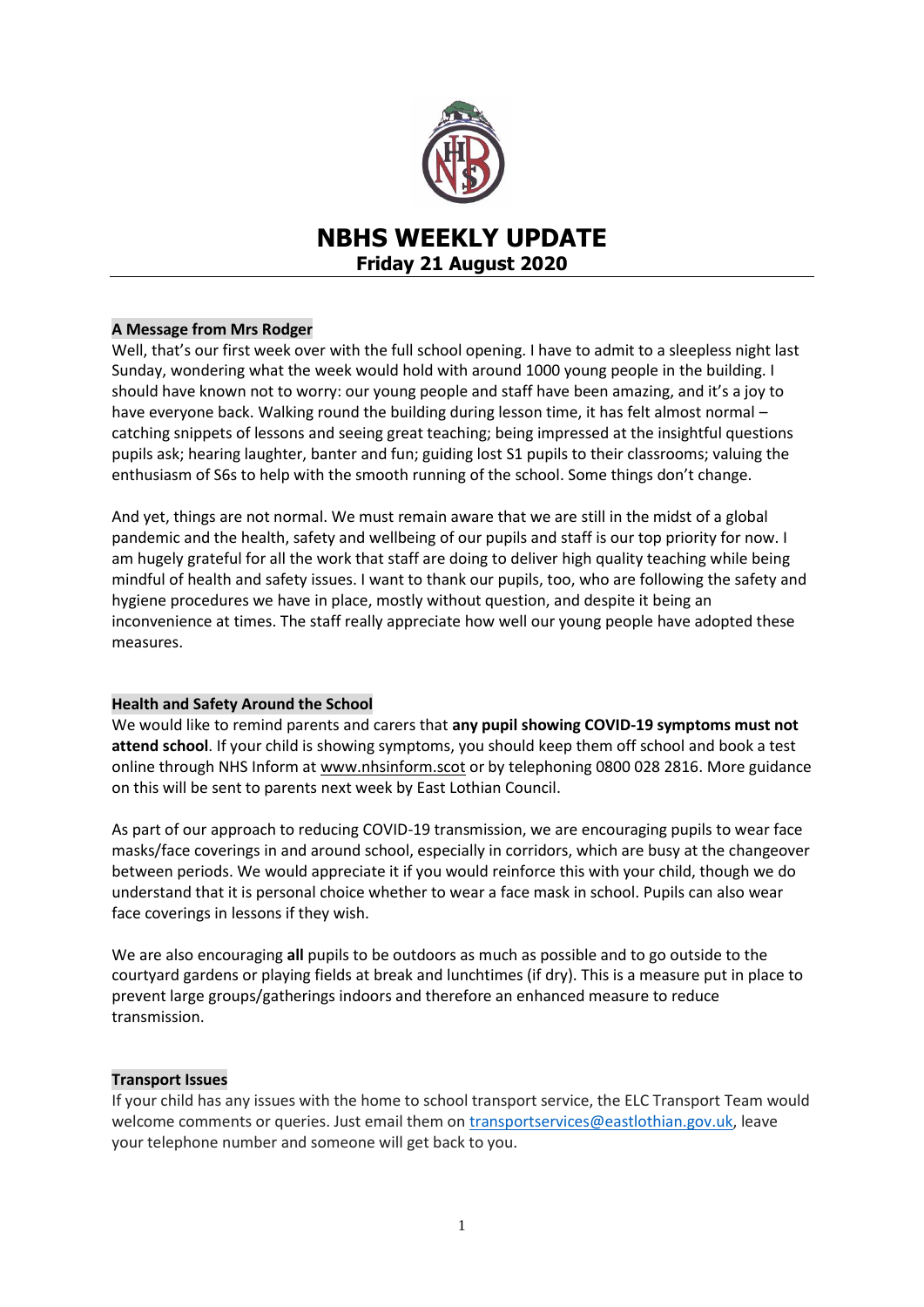Still on the issue of transport, but this time from a safety point of view, we have had reports of pupils coming off school buses on their way home at the end of the school day and walking out onto the road from behind the bus. This is extremely dangerous and a matter of huge concern. We will be emphasising to pupils that they must wait until the bus has moved away before crossing the road and we would appreciate it if you could reinforce that message with your child.

Also, can you please remind your child that they must wear a face covering on home to school transport and **remove it only once they are off the vehicle**; if they have an exemption card, they should have it ready to show the driver. Standing at the bus turning circle in the mornings, we are concerned to see that some pupils are not wearing face coverings as the bus pulls in. Face coverings are now mandatory on public transport and, in East Lothian, on all school transport. We will continue to emphasise this in school and appreciate the support of parents and carers in reinforcing the message.

## **Hot Food**

We are delighted to be reintroducing a limited menu of hot food at lunchtimes from Monday. The success of this will depend on pupils sticking to the routines we have put in place. The presentation below has been shown to all pupils. Please note in particular that the smart card top-up machines will not be operating in school, so pupils must add money online if they wish to use the canteen. If the lunch offering is successful, we hope to reintroduce hot food at breaks too. **[Presentation](https://docs.google.com/presentation/d/e/2PACX-1vT4p_e9Z6w9fGA56xoUCEDOp5_ikKRjimxIrGbM2QjQCaWRPYHgUIkAwDrpRJWtNmXQyuEWa96A4G8Y/pub?start=false&loop=false&delayms=60000)** 

#### **Physical Education**

All classes are operating within the government guidelines, with practical sessions now in full swing. PE kit should be brought on timetabled days; only in adverse weather conditions will pupils use indoor classrooms. Pupils have been contacted through their gGogle classrooms or have liaised with their teacher about registration areas, changing rooms and activities on offer.

#### **SQA Update**

Following the First Minister's announcement on 11 August that all pupils were to be awarded the grades that were estimated by the school, SQA have confirmed that new certificates will be issued in the week beginning 7 September for those pupils who have had revisions to grades. The school conducted extensive quality assurance during the process of submitting estimates in order to ensure that these estimates were robust, holistic professional judgements based on pupils' attainment in all aspects of the National Qualification courses they were pursuing. Teachers rigorously followed the SQA guidance on producing estimates. The quality assurance both in school and at authority level was extremely thorough, with senior leaders and East Lothian Quality Improvement Officers involved throughout the process before the estimates were signed off.

SQA provided an update on appeals on 14 August, in which they make reference to 'exception' considerations: the stipulated, exceptional grounds for the school's consideration. You can find this by following the link:

<https://www.sqa.org.uk/sqa/94840.html>

#### **Staffing News**

Our piping instructor, Davy Barnes has now retired. We would like to thank him for all the support and encouragement he has given our pipers over the years, pipers who haven delighted us as the opening performers at many concerts. We warmly welcome new piping instructor, Ciaran Ross. Also in music, cello instructor Fiona Smith will be taking maternity leave from next week and we send her our good wishes. We look forward to welcoming Andrew Huggan as our new cello instructor.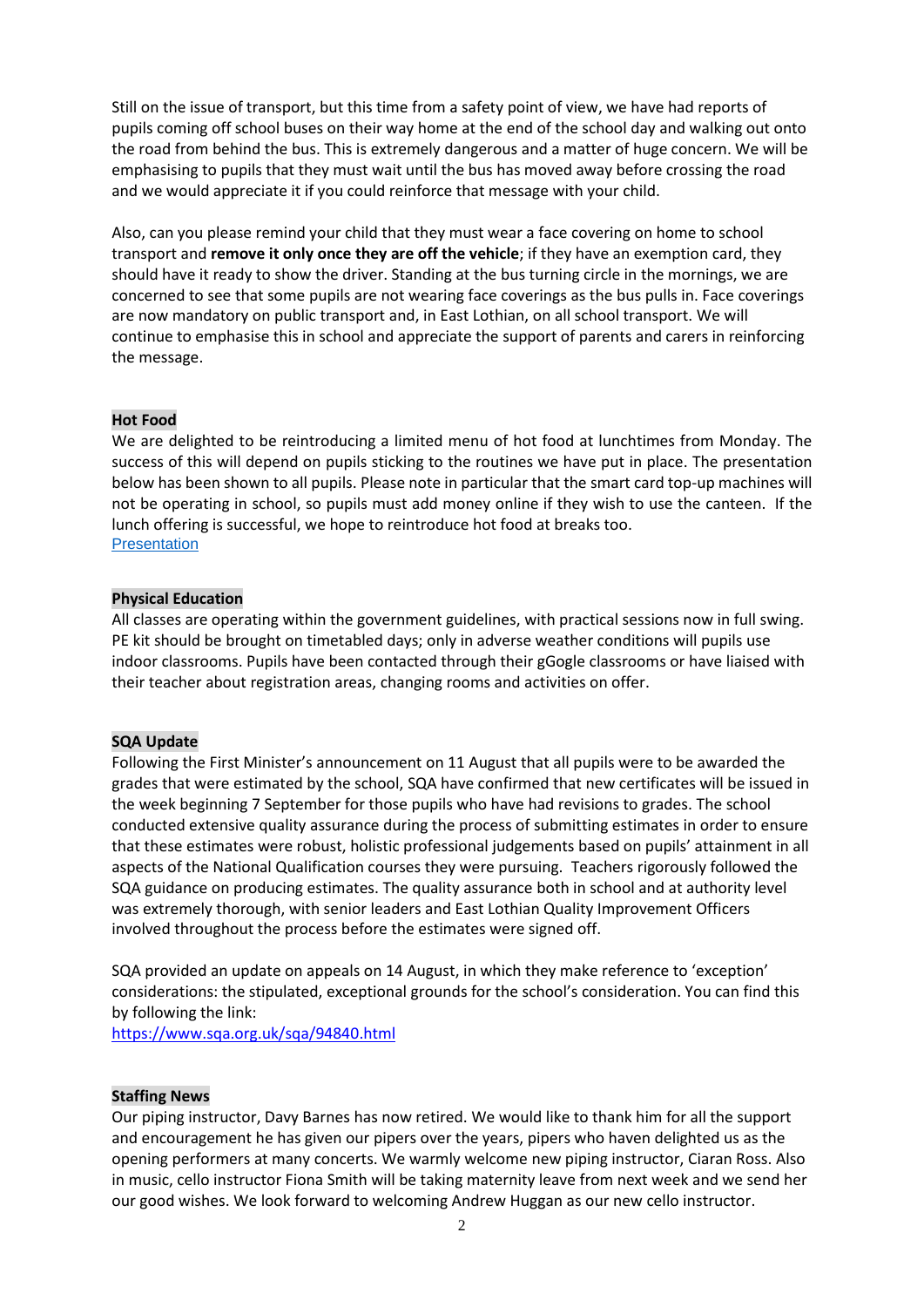## **Dress Code**

We are delighted that so many of our young people are following the school dress code, despite clothes shopping proving to be a challenge during lockdown. In a previous update, we suggested that pupils wear a plain black jersey in school as we are keeping rooms well-ventilated with open windows and doors. Most pupils do have a jersey, but some of these jerseys are not plain black, as stipulated in the dress code. Pupils should not be wearing coloured jerseys or jerseys with logos. We hugely appreciate the support of parents and carers in ensuring that our pupils follow the school dress code.

## **Nut-Free School**

For those of you who are new to the NBHS community, please be aware that our school is a nut-free zone as we have a number of pupils with an allergy to nuts. Please ensure that if your child is bringing a packed lunch or other food into school it does not contain nut products.

## **Budding Reporters**

During lockdown, the humanities faculty were approached by the BBC to provide mini interviews with S1 students about their experience of lockdown, detailing their 'highs and lows' for a Newsround episode. A number of the current S2 pupils submitted footage and the BBC used a selection of it in Newsround programmes during May and June. Sofia Roper, now in 2G2, entered a video outlining her highs and lows and this caught the eye of a BBC editor. Sofia was then asked to become a BBC reporter and was given the task of interviewing Hollywood mega star ANGELINA JOLIE about her new Disney film, *The One and Only Ivan*! You can watch the interview here:

<https://www.bbc.co.uk/newsround/53849286>

The humanities team are very proud of all our pupils' efforts in submitting video clips for Newsround. We feel that Sofia did a great job during her very high profile interview of a Hollywood A-lister!

One of our new S1 pupils, Louise Martin in 1G1, is a very keen golfer. She was disappointed not to get the opportunity to watch some of the best women golfers in the world at the Ladies Scottish Open at The Renaissance Golf Club last week. However, she made up for that by getting the chance to interview Carly Booth (Scottish Professional Golfer) and Julia Engstrom (Swedish Professional Golfer) before the start of the championship. Her insightful questions to her interviewees gathered lots of information, including that both golfers see Rory McIlroy as a role model, as well as their thoughts on playing in mixed competitions with male golfers and what they'd be doing if they weren't professional golfers. You can read the full transcript of the interview on the Active East Lothian website.

Angus Blacklock in S5 is also making a mark in sports journalism. Earlier this year he undertook a Sports Media & Journalism course through Youth Football Scotland (YFS) and has since been recruited as an official Youth Media reporter with YFS. Angus has been producing articles for the Youth Football Scotland website and has also set up his own You Tube channel, AngusJB, where he has been interviewing past football players and others in football-related roles.

# **School Library**

The school library is open, accepting book returns as normal and loaning books out to pupils via a "click & collect" system. We do have a significant number of books overdue, approximately 650 spread across S2 to S6: this is mainly due to an uptick in borrower demand just prior to the sudden closure of school. Could all pupils please have a search at home for any library books and return